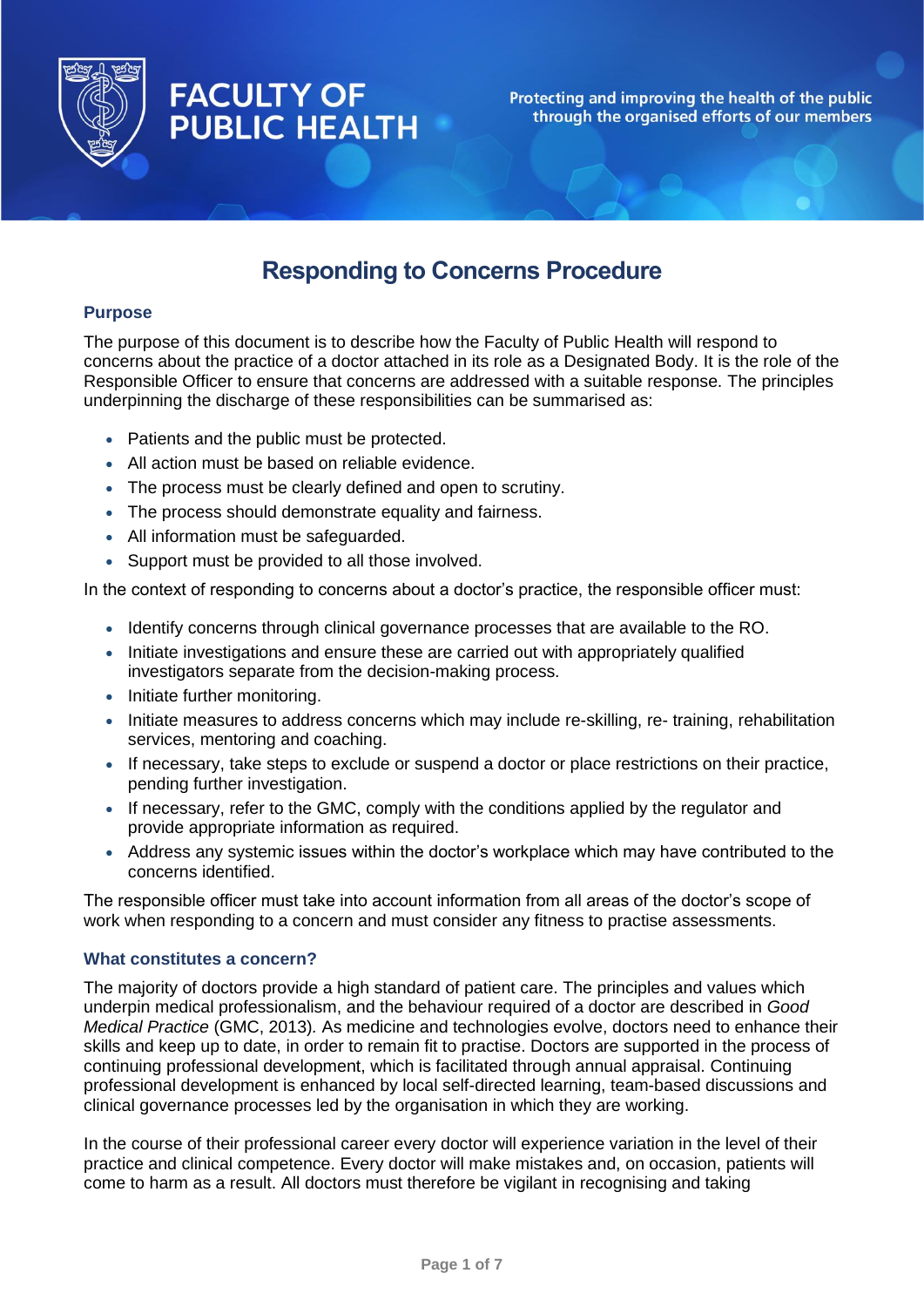responsibility for mistakes and for reductions in the quality of their practise. Learning from these will improve patient safety in the future.

Where a doctor's standard of care falls below that defined within *Good Medical Practice*, continuing professional development measures alone may be insufficient to address the problem.

A concern about a doctor's practice can be said to have arisen where the behaviour of the doctor causes, or has the potential to cause, harm to a patient or other member of the public, staff or the organisation; or where the doctor develops a pattern of repeating mistakes, or appears to behave persistently in a manner inconsistent with the standards described in *Good Medical Practice*. While minor concerns may be addressed through normal continuing professional development processes, this document is primarily concerned with responding to those instances where normal continuing professional development processes are not sufficient to address the concern.

Once a concern is recognised the responsible officer is responsible for making an initial assessment and for deciding whether an investigation should take place. Concerns about a doctor's practice can be separated into three categories: conduct, capability and health. There is often considerable overlap between these categories and concerns may arise from any combination or all three of these. Any response should be proportionate to the risks posed. An investigation will clarify the nature of the concern, confirm the facts, establish its severity and give an indication of the appropriate response.

Low-level concerns identified through appraisal should be remedied through the PDP wherever possible. This will prevent many concerns from escalating.

Appraisal should not be the process by which serious concerns regarding health, capability, behaviour or attitude are addressed. Such concerns should be managed in an appropriate and timely manner outside appraisal wherever possible.

If there is insufficient evidence to carry out the appraisal meeting, the appraiser reserves the right to discontinue the appraisal and report concerns to the Responsible Officer.

If the situation is then remedied the appraisal process can continue. Nothing in the operation of the appraisal process can over-ride the basic professional obligation to protect the public's health.

Both the appraiser and the doctor need to recognise that they must protect patients when they believe that a colleague's health, conduct or performance is a threat to the public or patients. If, as a result of the appraisal process, the appraiser believes that the activities of the doctor are such as to put individuals or communities at risk, the appraisal process should be stopped and the appraiser should contact the FPH's RO or to contact the appropriate regulator **immediately**.

A doctor may be removed from the revalidation process due to:

- Illness.
- Break of practice.
- Failure to engage.
- Missed appraisals.
- Concerns raised.
- Remediation.

In all circumstances, the doctor in question should be kept informed of all actions and developments. For further information, please refer to the FPH Clinical Governance policy contained within the FPH Revalidation Policy.

It should be noted that FPH does not offer or fund practice investigation or remediation services.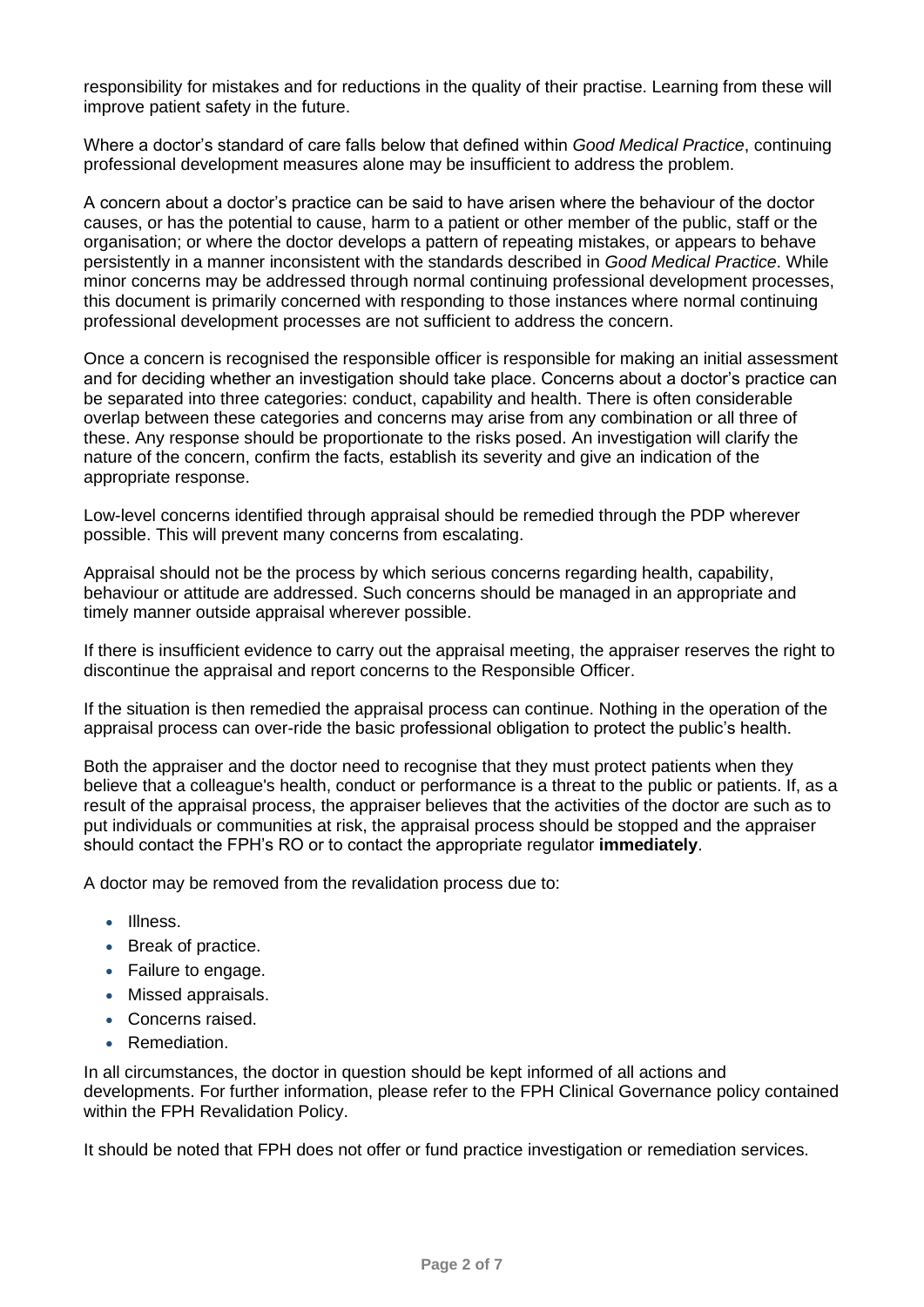## **Managing Performance Concerns**

Failures in the performance of healthcare professionals have been highlighted by cases such as the Bristol, Shipman and Patterson inquiries. These inquiries have acted as a catalyst for action by UK healthcare regulatory bodies, such as the GMC, to review fitness-to-practise procedures in an endeavour to ensure that their members do not pose a risk to patients, and to maintain public confidence and trust.

Performance concerns can cover a wide variety of issues:

- Behaviour and professional attitudes.
- Communication.
- Professional offerings and advice-giving.
- Conduct.
- Legal issues.

A doctor may be reported to and included in the FPH managing concerns procedure if:

- concerns are substantiated on the evidence available there is confidence that expressed concerns are accurate statements.
- concerns are significant the actions about which concerns are expressed fall well short of the standards for what a Public Health professional would be expected to do in similar circumstances.
- concerns are repetitious on-going problems, and/or problems on at least two separate occasions.
- the problems seem to be primarily a problem of professional practice rather than a disciplinary or health matter.
- local procedures have failed to resolve the problem or are not appropriate.
- patient/public safety is not judged to be seriously at risk if patient/public safety is at risk, suspension and/or referral to the GMC are required immediately.

In the absence of performance indicators within public health, it is likely that performance concerns are primarily identified through reactive approaches, such as complaints, peer reporting, and information received from patients, customers, or other organisations such other employers.

It is also possible that performance issues may come to light as the result of the appraisal process: as revalidation is a developmental process and FPH encourages doctors to strive towards best practice through reflection and to identify for themselves where they could make improvements in their practice.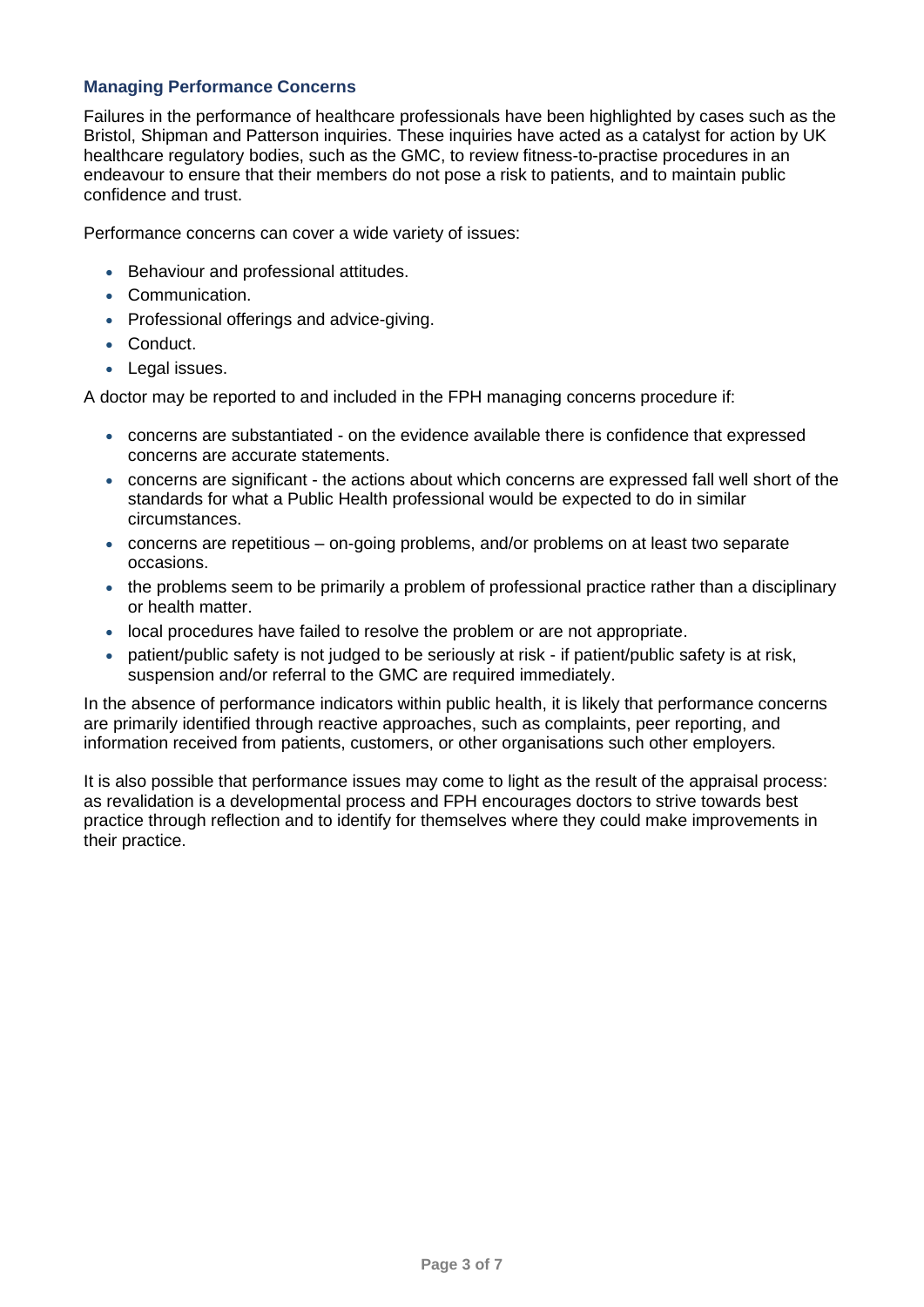## **Establishing the Level of Concern**

There are three different categories of performance concerns identified by application of the matrix below:

| <b>Low level indicators</b>                                                                                                                                                                    | <b>Moderate level indicators</b>                                                                                                                                                                   | <b>High level indicators</b>                                                                                                                                               |
|------------------------------------------------------------------------------------------------------------------------------------------------------------------------------------------------|----------------------------------------------------------------------------------------------------------------------------------------------------------------------------------------------------|----------------------------------------------------------------------------------------------------------------------------------------------------------------------------|
| Could the problem have been predicted?                                                                                                                                                         |                                                                                                                                                                                                    |                                                                                                                                                                            |
| Unintended or unexpected<br>incident                                                                                                                                                           |                                                                                                                                                                                                    |                                                                                                                                                                            |
| What degree of interruption to service occurred?                                                                                                                                               |                                                                                                                                                                                                    |                                                                                                                                                                            |
| Incident may have interrupted the<br>routine delivery of accepted<br>practice (as defined by GMP) to<br>one or more persons working in<br>or receiving care                                    |                                                                                                                                                                                                    | <b>Significant incident which</b><br>interrupts the routine delivery of<br>accepted practice (as defined by<br>GMP) to one or more persons<br>working in or receiving care |
| How likely is the problem to recur?                                                                                                                                                            |                                                                                                                                                                                                    |                                                                                                                                                                            |
| Possibility of recurrence but any<br>impact will remain minimal or low<br>Recurrence is not likely or certain                                                                                  | Likelihood of recurrence may<br>range from low to certain                                                                                                                                          | <b>Likelihood of recurrence may</b><br>range from low to certain                                                                                                           |
| How significant would a recurrence be?                                                                                                                                                         |                                                                                                                                                                                                    |                                                                                                                                                                            |
|                                                                                                                                                                                                | Low level likelihood of recurrence<br>will have a moderate impact<br>Certain level likelihood of<br>recurrence will have a minimal or<br>low impact                                                | Low level likelihood of recurrence<br>will have a high impact                                                                                                              |
| How much harm occurred?                                                                                                                                                                        |                                                                                                                                                                                                    |                                                                                                                                                                            |
| No harm to patients or staff and<br>the doctor is not vulnerable or at<br>any personal risk<br>No requirement for treatment<br>beyond that already planned                                     | Potential for harm to staff or the<br>doctor is at personal risk<br>Someone has raised concerns<br>about an individual which requires<br>discussion and an action plan                             | Patients, staff or the doctor have<br>been harmed                                                                                                                          |
| What reputational risks exist?                                                                                                                                                                 |                                                                                                                                                                                                    |                                                                                                                                                                            |
| Organisational or professional<br>reputation is not at stake but the<br>concern needs to be addressed<br>by discussion with the practitioner                                                   | Organisational or professional<br>reputation may also be at stake                                                                                                                                  | <b>Organisational or professional</b><br>reputation is at stake                                                                                                            |
| Does the concern impact on more than one area of practice?                                                                                                                                     |                                                                                                                                                                                                    |                                                                                                                                                                            |
| Concern will be confined to a<br>single domain of GMP<br>May include one of following:<br>clinical incidents, complaints, poor<br>outcome data which requires<br>discussion and perhaps action | Concern affects more than one<br>domain of GMP<br>May include one or more of<br>following: clinical incidents,<br>complaints, poor outcome data<br>which requires discussion and<br>perhaps action | May include a serious untoward<br>incident or complaint requiring a<br>formal investigation<br><b>Includes criminal acts</b>                                               |
| Which factors reduce levels of concern?                                                                                                                                                        |                                                                                                                                                                                                    |                                                                                                                                                                            |
|                                                                                                                                                                                                | De-escalation from moderate to<br>low:<br>Reduction to low or minimal<br>impact or in the likelihood of<br>recurrence<br>Evidence of completion of<br>effective remediation                        | De-escalation from high to<br>moderate:<br>Reduction in impact to moderate<br>or in the likelihood of recurrence<br>Evidence of insight and change in<br>practice          |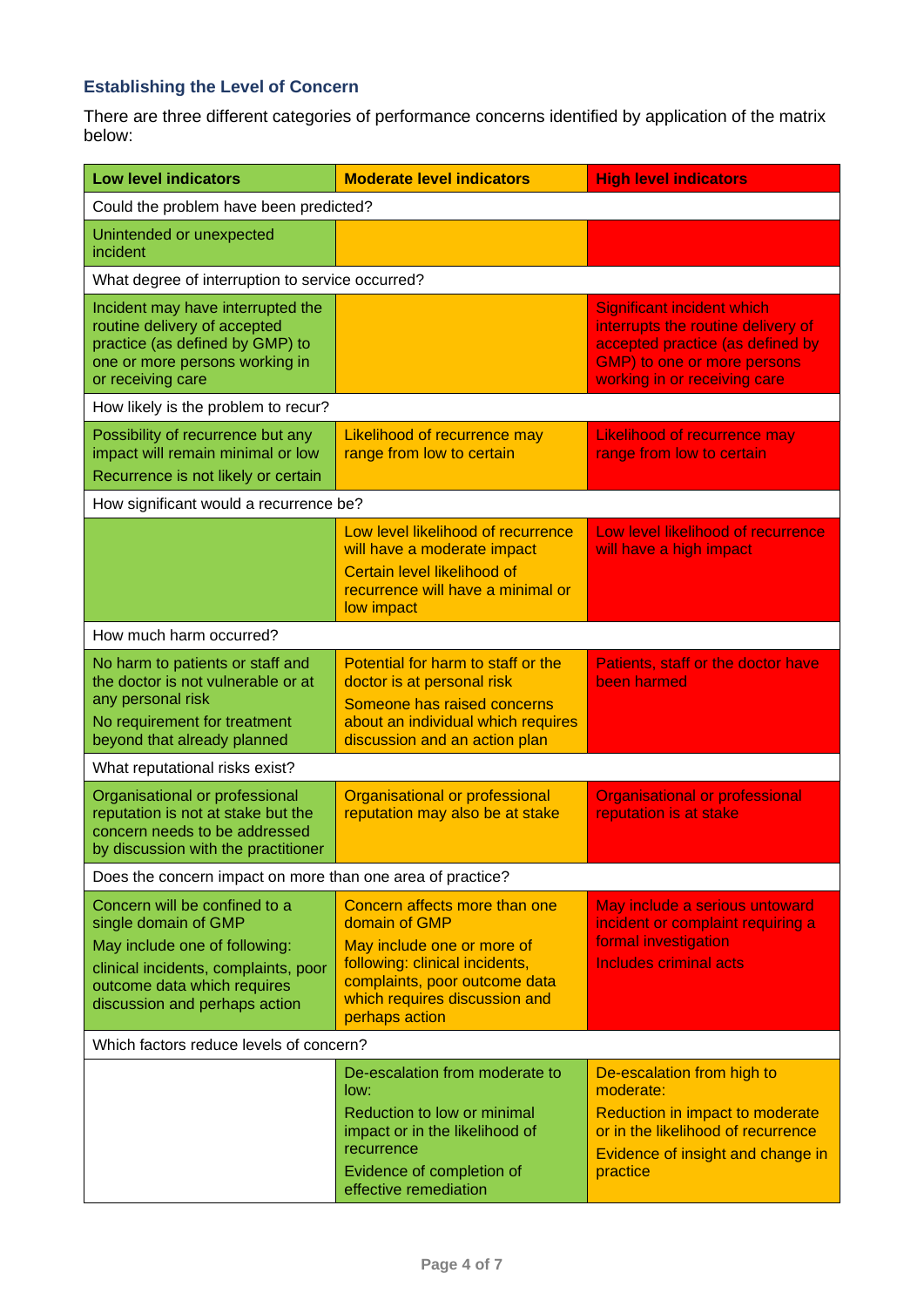The method of resolution for each of these levels is outlined below:

| Low                    | Isolated or resolved episode of minor concern. Can be dealt with by signposting to appropriate<br>group for learning, development and outcomes.                                                                                                                              |  |
|------------------------|------------------------------------------------------------------------------------------------------------------------------------------------------------------------------------------------------------------------------------------------------------------------------|--|
|                        | Actions:                                                                                                                                                                                                                                                                     |  |
|                        | careful, accurate and proportionate enquiry in response to concern raised<br>$\bullet$                                                                                                                                                                                       |  |
|                        | identification of the facts - what happened and how<br>$\bullet$                                                                                                                                                                                                             |  |
|                        | scrutiny of a particular event or set of circumstances<br>$\bullet$                                                                                                                                                                                                          |  |
|                        | inclusion in PDP to review the following year                                                                                                                                                                                                                                |  |
| <b>Moderate</b>        | Performance giving cause for concern but can be remedied through FPH                                                                                                                                                                                                         |  |
|                        | Actions:                                                                                                                                                                                                                                                                     |  |
|                        | information about why there is a difficulty<br>$\bullet$                                                                                                                                                                                                                     |  |
|                        | provision of a specific Performance Improvement Plan within the PDP<br>$\bullet$                                                                                                                                                                                             |  |
|                        | signposting to remedial training<br>$\bullet$                                                                                                                                                                                                                                |  |
|                        | feedback of remedial training via assessment of progress and demonstration of<br>competence in specified areas for review with appraiser the following year                                                                                                                  |  |
| <b>High</b>            | Performance which is significantly and repeatedly below that which is expected – concerns<br>requiring local investigation and that may be addressed with the benefit of advice or<br>assessment from an external organisation such as NHS Resolution in the first instance. |  |
|                        | Actions:                                                                                                                                                                                                                                                                     |  |
|                        | assessment of performance across a broad range of indicators by a suitably qualified<br>$\bullet$<br>investigator                                                                                                                                                            |  |
|                        | information about why there is a difficulty<br>$\bullet$                                                                                                                                                                                                                     |  |
|                        | suggestions about what might stop it happening again<br>$\bullet$                                                                                                                                                                                                            |  |
|                        | Significant further training linked to Professional Development Plan<br>$\bullet$                                                                                                                                                                                            |  |
|                        | Issuing of an alert letter to the Responsible Officer<br>$\bullet$                                                                                                                                                                                                           |  |
| Fitness to<br>Practise | Performance considered so serious as to potentially call into question the professional's<br>fitness-to-practise.                                                                                                                                                            |  |
| (FtP) issue            | Action:                                                                                                                                                                                                                                                                      |  |
|                        | refer to regulator<br>$\bullet$                                                                                                                                                                                                                                              |  |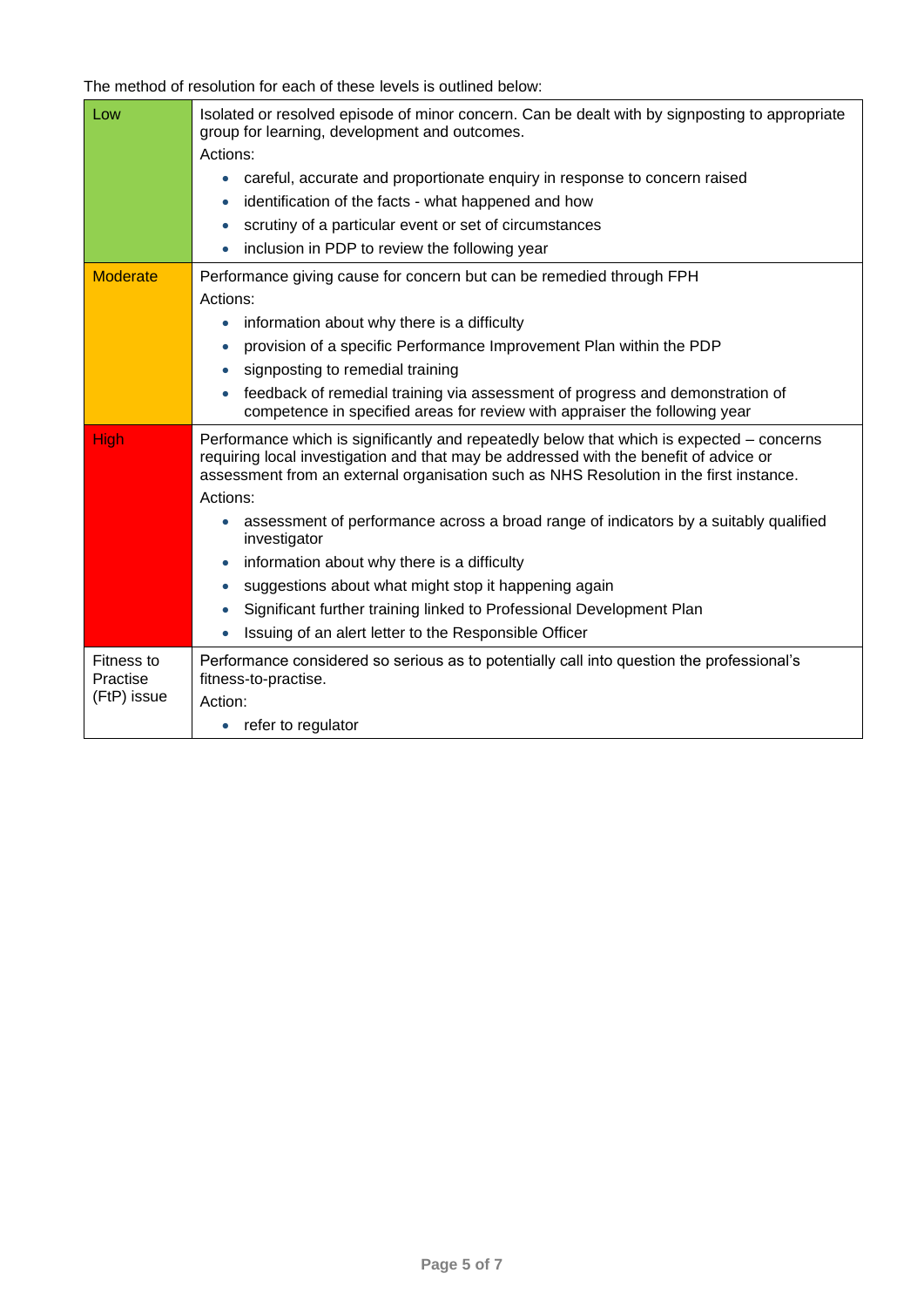## **Investigating concerns**

It should be noted that all concerns and actions taken to address these should be recorded to demonstrate the reflection and development of the doctor and the robustness of the system in supporting good medical practice. This includes informal concerns. This information will be recorded in the doctor's portfolio to demonstrate that concerns have been addressed. This information will then be available to third parties, such as a new RO.

The lower levels of concern (Green and Amber) can be dealt with by the appraiser and appraisee. It is expected that, where a concern or performance issue is identified, it is reflected upon, discussed and an agreement reached as to how to remedy the issue/concern within the next year. It is expected that concerns of a lower level should be addressed as soon as possible to avoid them escalating into higher level concerns.

Concerns of a higher level (Red) require notification to the RO. The RO will then review the information available to assess if an investigation should take place. If s/he believes one should, then s/he will instruct an appropriately trained investigator (most likely from the trained pool within London) to review. The RO will specify the scope of the investigation and reporting arrangements. The doctor will be kept fully informed at each step in the process.

Where possible, the appraisal process will continue. It may be that NCAS or the GMC will also be notified of the investigation – please note, this is not the same as a formal referral of the case to these organisations.

All relevant circumstances and the entire scope of practice will be taken into account. The appraisee will be kept informed of all developments and their views/comments will be taken into consideration. The investigation will clarify the nature of the concern, confirm the facts, establish its severity and give an indication of the appropriate response. Following the conclusion of the investigation, the results will be discussed by the appraisee, appraiser and RO with next steps, such as a remedial action plan, agreed. It is important to ensure the action taken in response to a concern is proportionate to the level of the concern.

It may be appropriate for increased monitoring of the doctor to be introduced to allow progress to be assessed and/or the remedial action plan to be amended and allow the appraisal the following year to proceed.

Any concerns that affect patient safety or call into question a doctor's fitness-to-practice will be referred to the regulator immediately and the appraisal process suspended until the regulator's procedures have been concluded.

#### **Referral to regulator**

If the performance concern is perceived to be of a serious nature, it shall be referred to the GMC fitness to practice procedures. The fitness to practise procedures are similar to the performance assessments currently undertaken by the GMC, and include: a test of knowledge; observation of the registrant in practice; examination of records (such as continuing professional development); doctor/specialist interview, and third party interviews.

A case may be deemed worthy of referral if:

- Patient/public safety appears to be seriously at risk.
- The doctor/specialist has been convicted of a criminal offence.
- Local (FPH) action would not be practical.
- FPH has tried local action and it has failed.